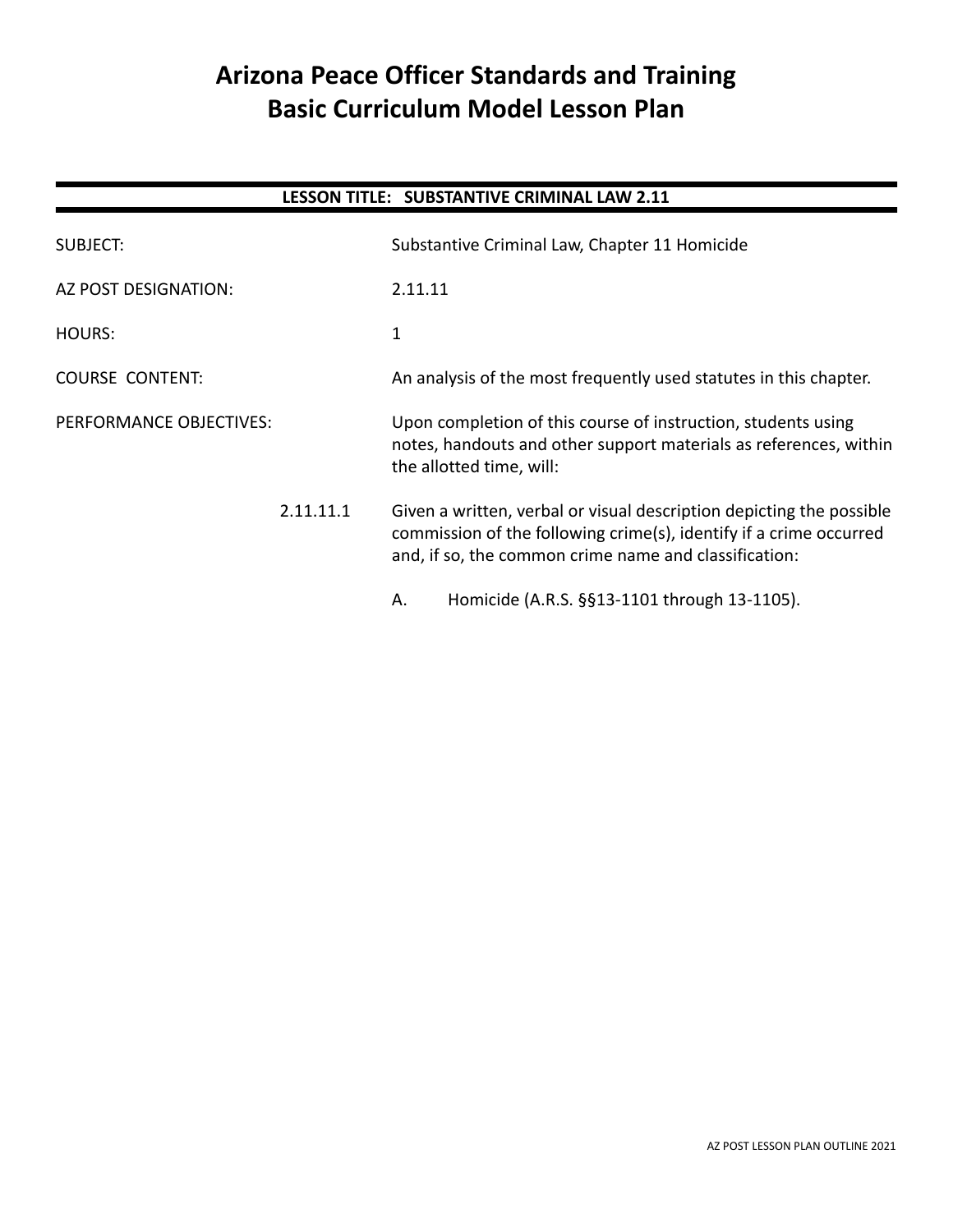# **LESSON TITLE: SUBSTANTIVE CRIMINAL LAW CHAPTER 11 HOMICIDE PAGE: 2**

| DATE FIRST PREPARED:           | November 2000                                            |                      |  |
|--------------------------------|----------------------------------------------------------|----------------------|--|
| PREPARED BY:                   | <b>SME Committee</b>                                     |                      |  |
| <b>REVIEWED - REVISED:</b>     | <b>SME Committee</b>                                     | DATE: May 2002       |  |
| REVIEWED - REVISED:            | Sgt. George Sloane, TPD                                  | DATE: August 2002    |  |
| <b>REVIEWED - REVISED:</b>     | <b>SME Committee</b>                                     | DATE: April 2003     |  |
| REVIEWED – REVISED:            | <b>SME Committee</b>                                     | DATE: May 2006       |  |
| REVIEWED - REVISED:            | <b>SME Committee</b>                                     | DATE: February 2009  |  |
| REVIEWED - REVISED:            | <b>SME Committee</b>                                     | DATE: June 2010      |  |
| <b>REVIEWED - REVISED:</b>     | <b>SME Committee</b>                                     | DATE: November 2011  |  |
| <b>REVIEWED - REVISED:</b>     | <b>SME Committee</b>                                     | DATE: June 2015      |  |
| REVIEWED - REVISED:            | Steven Enteman                                           | DATE: August 2019    |  |
| <b>REVIEWED - REVISED:</b>     | <b>SME Committee</b>                                     | DATE: January 2021   |  |
| REVIEWED - REVISED:            | <b>SME Committee</b>                                     | DATE: September 2021 |  |
| REVIEWED – REVISED:            | AZPOST (DocX)                                            | DATE: January 2022   |  |
| AZ POST – APPROVAL:            | <b>Richard Watling</b>                                   | DATE: November 2015  |  |
| AZ POST – APPROVAL:            | Mandy Faust                                              | DATE: February 2021  |  |
| AZ POST --APPROVAL:            | Lori Wait                                                | DATE: January 2022   |  |
| <b>INSTRUCTOR REFERENCES:</b>  | A.R.S. Title 13                                          |                      |  |
| <b>CLASS LEVEL:</b>            | Student                                                  |                      |  |
| <b>TRAINING AIDS:</b>          | http://www.azleg.gov/ArizonaRevisedStatutes.asp          |                      |  |
| <b>INSTRUCTIONAL STRATEGY:</b> | Interactive lecture.                                     |                      |  |
| <b>SUCCESS CRITERIA:</b>       | 70% or higher on a written, multiple-choice examination. |                      |  |
| <b>COMPUTER FILE NAME:</b>     | 2-11 Ch 11 Homicide                                      |                      |  |
|                                |                                                          |                      |  |

DATE RELEASE TO THE SHARE FILE: May 27, 2022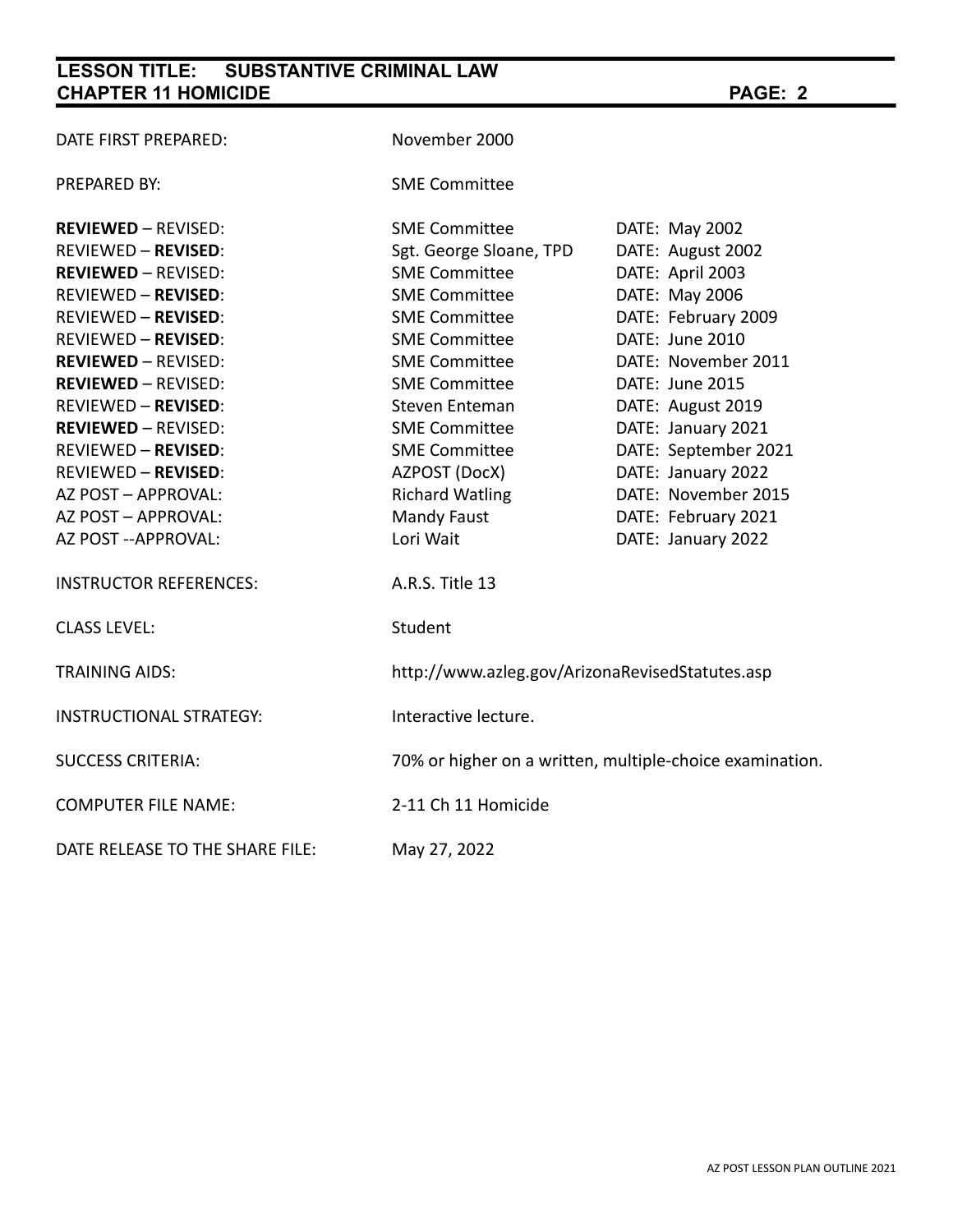### **I. INTRODUCTION**

- A. Instructor (self) introduction. *INSTRUCTOR NOTE: Use if taught as a "stand alone" lesson plan.*
- B. Preview of performance objectives.

### **II. DEFINITIONS P.O. 2.11.11.1A**

- A. It is very important that you have an understanding of the definitions for each statute  $-$  you must understand the definitions in order to apply the law.
- B. Premeditation means that the defendant acts with either the intention or the knowledge that he/she will kill another human being, when such intention or knowledge precedes the killing by a length of time to permit reflection.
	- 1. An act is not done with premeditation if it is the instant effect of a sudden quarrel or heat of passion.
	- 2. Premeditation is the element which distinguishes first-degree murder from second-degree murder.
- C. Homicide means first- or second-degree murder, manslaughter or negligent homicide.
- D. Person means a human being.
- E. Adequate provocation means conduct or circumstances sufficient to deprive a reasonable person of self-control.
	- 1. This paragraph defines "adequate provocation" by reference to a reasonableness standard on the loss of self-control.
	- 2. This formulation is consistent with the court's holding in State v. Harwood, 110 Ariz. 375 (1974) that to reduce a homicide from murder to manslaughter committed on sudden heat of passion, the passion must be aroused by "adequate provocation."
	- 3. The court stated "this heat of passion must be such a passion as would naturally be aroused in the mind of an ordinarily reasonable person under given facts and circumstances and . . . consequently, no defendant may set up his own standard of conduct and justify or excuse himself because in fact his passions were aroused, unless further the jury believed that the facts and circumstances were sufficient to arouse the passions of the ordinarily reasonable man."

### **III. 13-1102 – NEGLIGENT HOMICIDE P.O. 2.11.11.1A**

A. A person commits negligent homicide if with criminal negligence such person causes the death of another person including an unborn child.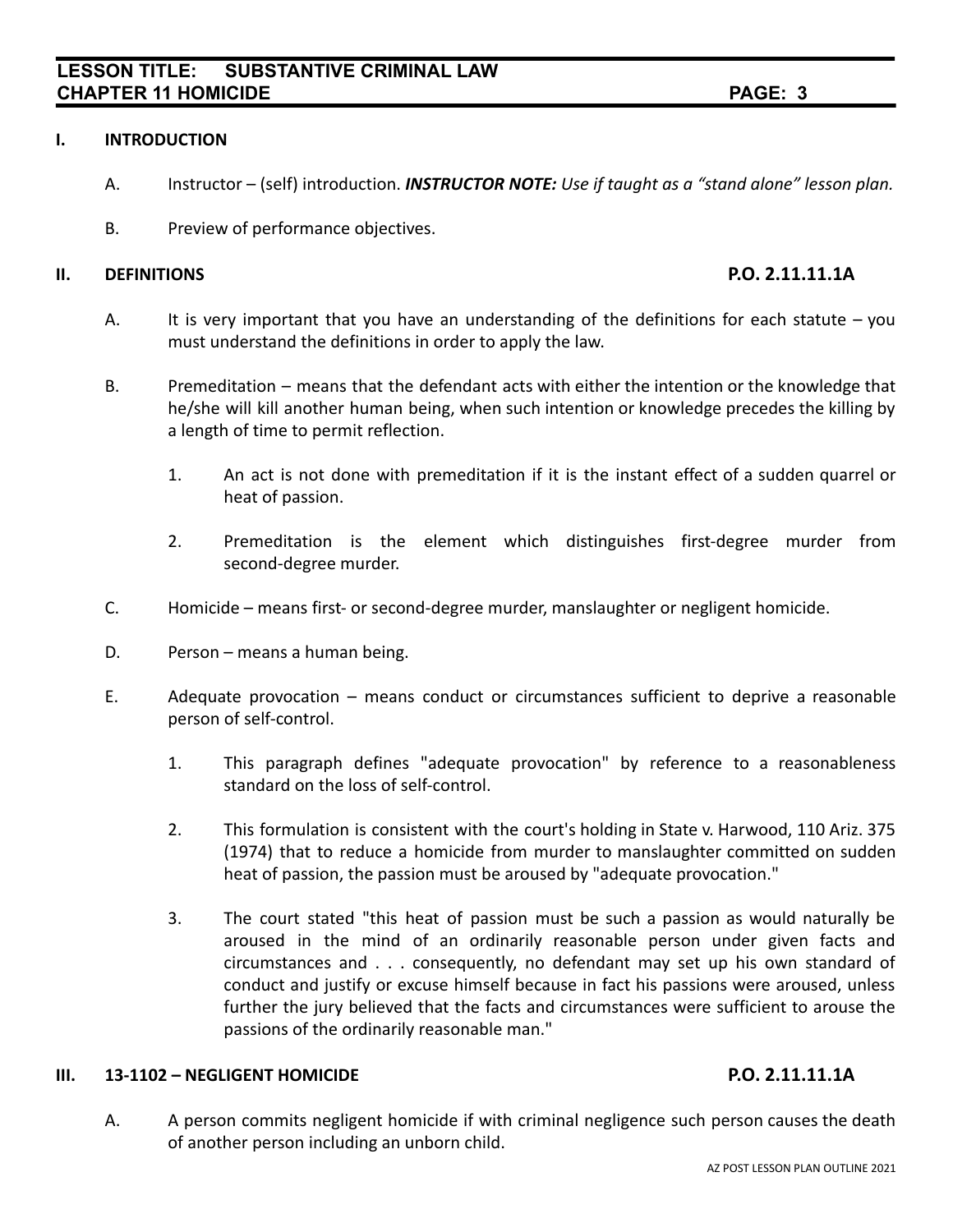- B. Negligent homicide is a Class 4 felony.
- C. A person who fails to perceive the possible danger inherent in holding a gun to another person's head when he/she had no intention of pulling the trigger is at least negligent and is guilty of negligent homicide if someone hits his/her hand, the gun goes off and the person dies. *INSTRUCTOR NOTE: People v. Standfield 1974, 44 A.D. 2d 780, 355 N.Y.S. 2d 3.*
- D. Negligent homicide covers all deaths caused by criminal negligence, however accomplished (e.g., by a motor vehicle, firearm or abandoned refrigerator).
- E. "Criminal negligence" as used in this statute, means that a person failed to perceive a substantial risk that death is likely to result from his/her activity.
- F. The risk of death must be of such nature and degree that the person's failure to be aware of it constitutes gross deviation from the standard of care that a reasonable person would observe in the circumstances.

### **IV. 13-1103 – MANSLAUGHTER P.O. 2.11.11.1A**

- A. A person commits manslaughter by:
	- 1. Recklessly causing the death of another person; or
	- 2. Committing second-degree murder as defined in A.R.S. §13-1104, Subsection A, upon a sudden quarrel or heat of passion resulting from adequate provocation by the victim; or
	- 3. Intentionally providing the physical means that another person uses to commit suicide, with the knowledge that the person intends to commit suicide: or
	- 4. Committing second-degree murder as defined in A.R.S. §13-1104, Subsection A, paragraph 3, while being coerced to do so by the use, or threatened immediate use, of unlawful deadly physical force upon such person or a third person which a reasonable person in his/her situation would have been unable to resist; or
	- 5. Knowingly or recklessly causing the death of an unborn child in the womb at any stage of its development by any physical injury to the mother.
- B. A person who is at least eighteen years of age commits manslaughter by intentionally providing advise or encouragement that a minor uses to die by suicide with the knowledge that the minor intends to die by suicide.
- C. Manslaughter, by all paragraphs, is a felony.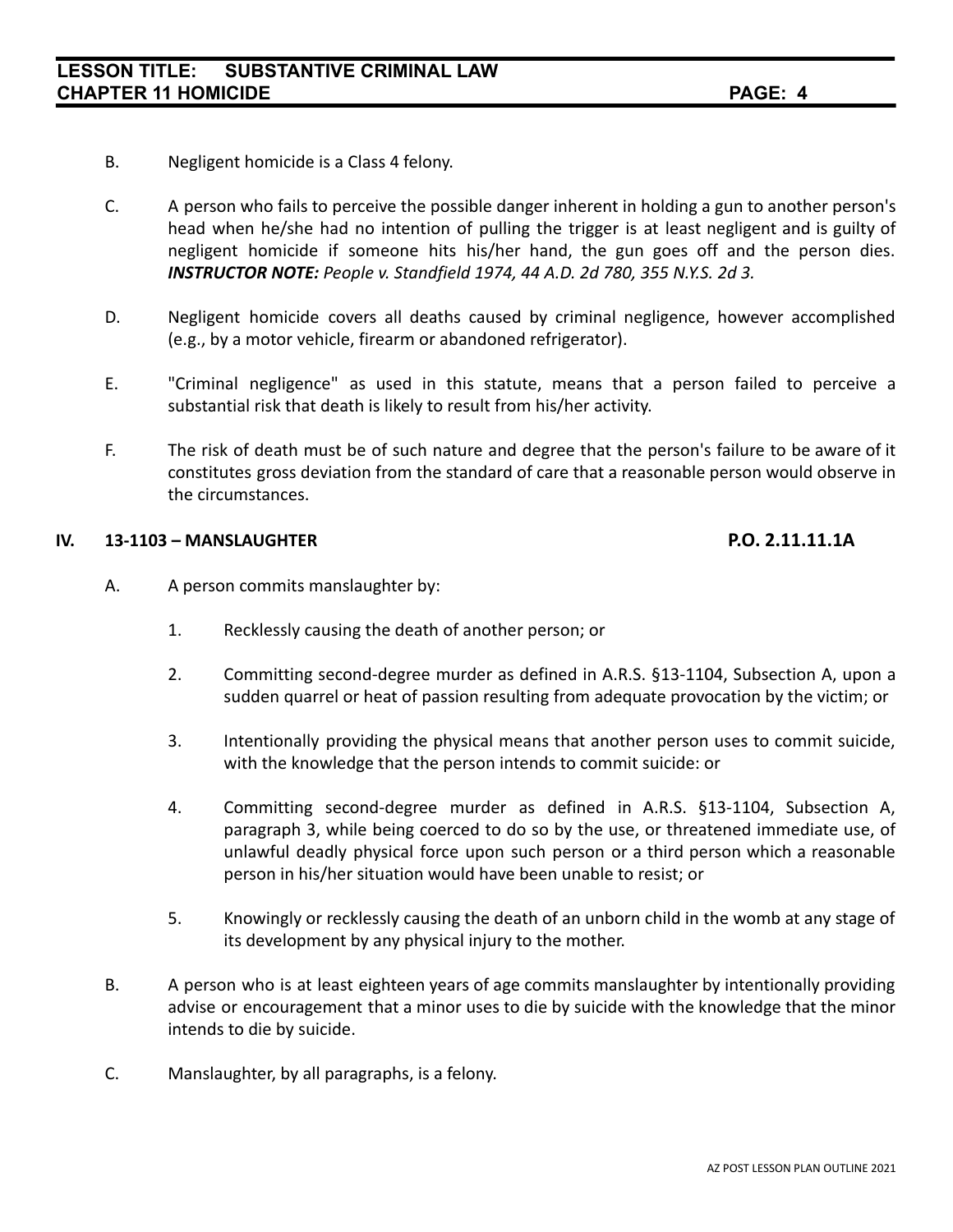### **V. 13-1104 – SECOND-DEGREE MURDER P.O. 2.11.11.1A**

- A. A person commits second-degree murder if WITHOUT PREMEDITATION:
	- 1. Such person intentionally causes the death of another person including an unborn child or, as a result of intentionally causing the death of another person, causes the death of an unborn child; or
	- 2. Knowing that his/her conduct will cause death or serious physical injury, such person causes the death of another person, including an unborn child or, as a result of knowingly causing the death of another person, causes the death of an unborn child; or
	- 3. Under circumstances manifesting extreme indifference to human life, such person recklessly engages in conduct which creates a grave risk of death and thereby causes the death of another person, including an unborn child or, as a result of knowingly causing the death of another person, causes the death of an unborn child.
- B. Second-degree murder is a felony.
- C. THE MAJOR DIFFERENCE BETWEEN FIRST- AND SECOND-DEGREE MURDERS IS THE PRESENCE OR ABSENCE OF PREMEDITATION.
- D. Paragraph 1 covers the intentional taking of another human life without premeditation.
- E. Paragraph 2 covers knowingly engaging in specific conduct that the defendant should have known was such that it could cause death or serious physical injury and that it does, in fact, cause death.
- F. Paragraph 3 penalizes with equal severity a homicide committed "recklessly" under circumstances which manifest extreme indifference to human life.
- G. The extreme indifference involved in this type of activity distinguishes it from the less culpable recklessness involved in manslaughter.
	- 1. Shooting into a crowd.
	- 2. Derailing a speeding train.

### **VI. 13-1105 – FIRST-DEGREE MURDER P.O. 2.11.11.1A**

- A. A person commits first-degree murder if:
	- 1. Intending or knowing that his/her conduct will cause death, such person causes the death of another person, including an unborn child with PREMEDITATION or, as a result of causing the death of another person with premeditation, causes the death of an unborn child.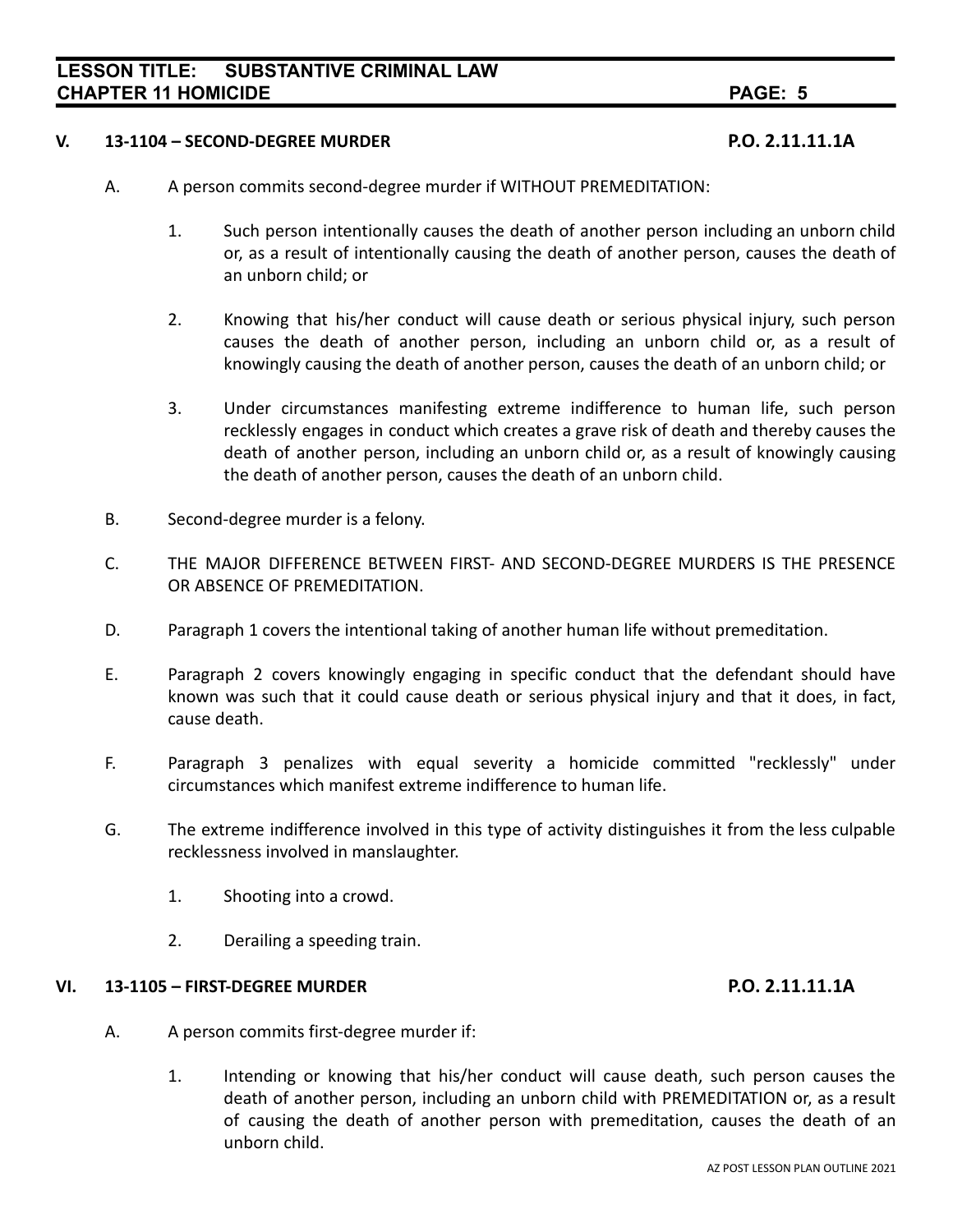- 2. Acting alone or with others, the person commits, or attempts to commit, any crime outlined in A.R.S. §13-1105(A)(2) and in the course of, and in furtherance of, the offense or immediate flight from the offense, the person or another person causes the death of another.
- 3. Intending or knowing that the person's conduct will cause death to a law enforcement officer, the person causes the death of a law enforcement officer who is in the line of duty.
- B. First-degree murder is a felony.
- C. Paragraph 1 outlines the most serious offense in Title 13 as of this writing. It requires the two (2) most culpable mental states and it requires PREMEDITATION.
- D. Paragraph 2 outlines the FELONY MURDER RULE.

It provides that a person commits first-degree murder if acting either alone or with others, such person commits, or attempts to commit, any of the following crimes and in the course of, and in furtherance of, such crime or immediate flight from the scene, such person or another person causes the death of any person:

- 1. Sexual conduct with a minor A.R.S. §13-1405.
- 2. Sexual assault A.R.S. §13-1406.
- 3. Child molesting A.R.S. §13-1410.
- 4. Drug offenses see listing.
- 5. Drive by shooting A.R.S. §13-1209
- 6. Kidnapping A.R.S. §13-1304.
- 7. Burglary A.R.S. §13-1505,6,7.
- 8. Arson of an occupied structure A.R.S. §13-1704.
- 9. Robbery A.R.S. §13-1902,3,4.
- 10. Terrorism A.R.S. §13-2308.01
- 11. Escape A.R.S. §13-2503,4.
- 12. Child abuse A.R.S. §13-3623.